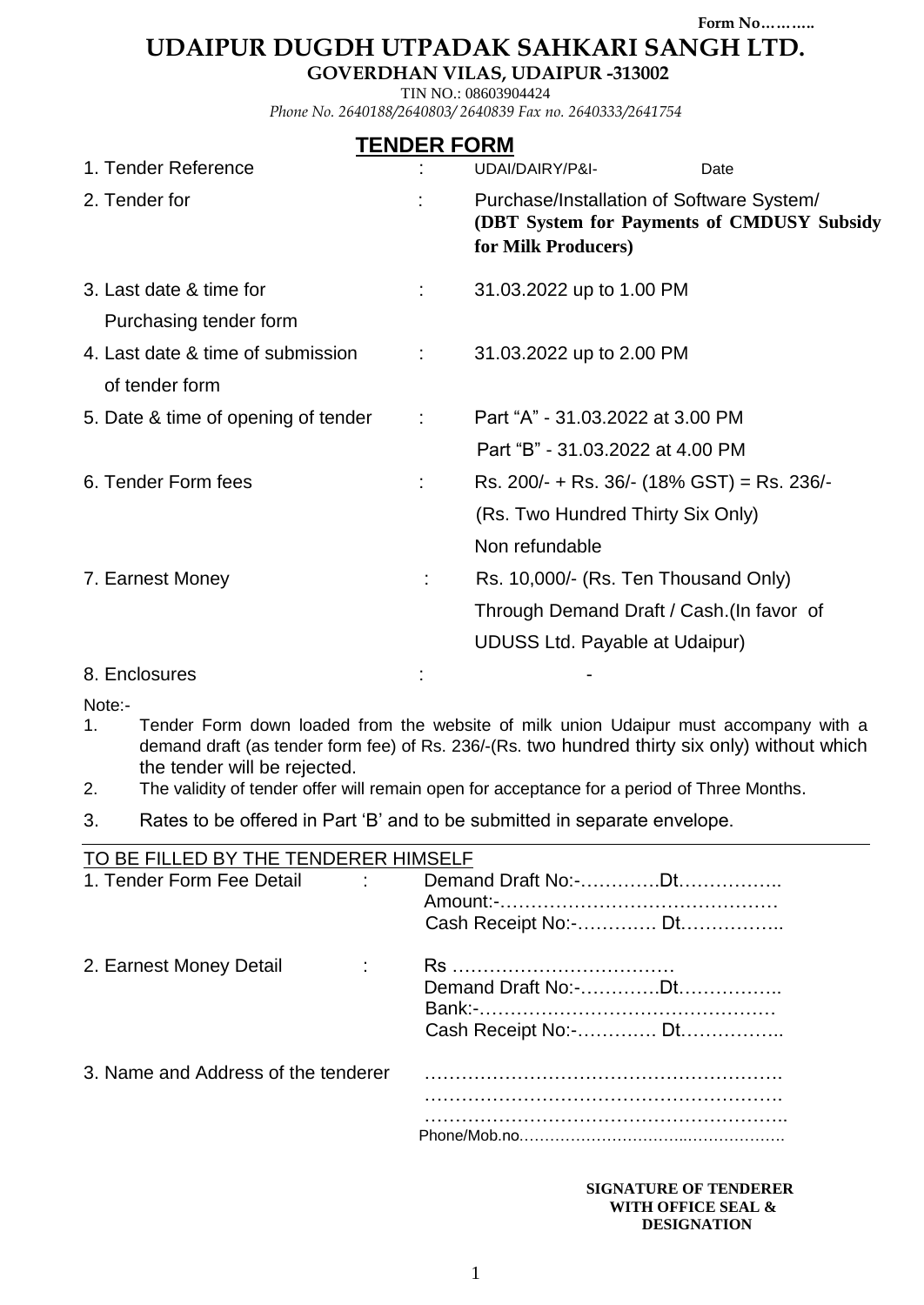### **UDAIPUR DUGDH UTPADAK SAHKARI SANGH LTD . UDAIPUR GOVERDHAN VILAS , UDAIPUR -313002**

 TIN NO.: 08603904424 Phone No. 2640188/2640803/ 2640839 Fax no. 2640333/2641754

# Tender Form PART 'A' (भाग 'अ')

**(For Technical Information / Qualifying for Financial Bid)**

Tender for: **Purchase/Installation of Software System (DBT System for Payments of CMDUSY Subsidy for Milk Producers)**

|                       | Name of Tenderer                                                     |          |
|-----------------------|----------------------------------------------------------------------|----------|
|                       | Capacity in which tender has been submitted (Attach valid documents) |          |
|                       | 1. Individual (Name of Proprietor)                                   |          |
|                       | 2. Partnership Firm (Name of Partners)                               |          |
|                       | 3. Company Ltd. (Name of Directors)                                  |          |
| 4. Others             |                                                                      |          |
|                       | (a) Local / Present Address                                          |          |
|                       |                                                                      |          |
| (b) Permanent Address |                                                                      |          |
|                       |                                                                      |          |
| 5.                    | Land Line No.                                                        |          |
| 6.                    | Fax No./E-mail                                                       |          |
| 7.                    | Mobile No.                                                           |          |
| 8.                    |                                                                      |          |
| 9.                    | <i>*GST No.</i>                                                      |          |
| 10.                   | I.T. Return/Clearance Certificate                                    |          |
| 11.                   | *Experience (Attach Purchase Orders / Enough Proof)                  |          |
| (A)                   | In Dairy Industry                                                    |          |
| (B)                   | Other than Dairy Industry                                            |          |
| 12.                   | Presently In Tendered item Business                                  | Yes / No |
| 13.                   | Whether black listed in Udaipur Dairy                                | Yes / No |

14. Name of any first degree relative working In Udaipur dairy or a member of BOD, if any.

…………………………………………………………………………………………………...........

- 15. The tenderer should have registration of GST and must comply all the rules  $\&$  regulations in this regard. In absence of GST registration, tender form shall not be considered and would be rejected.
- 16. We agree to abide by all the conditions mentioned in the tender notice Issued by the Managing Director, Udaipur Dugdh Utpadak Sahakari Sangh Ltd., Udaipur and also the other conditions of the aforesaid tender document and Annexures given in the attached sheets (All the pages of which have been signed by us in token of our acceptance of the terms mentioned here.) No other condition (mentioned by supplier) is acceptable.

**\* mandatory fields (copy of documents must be attached)**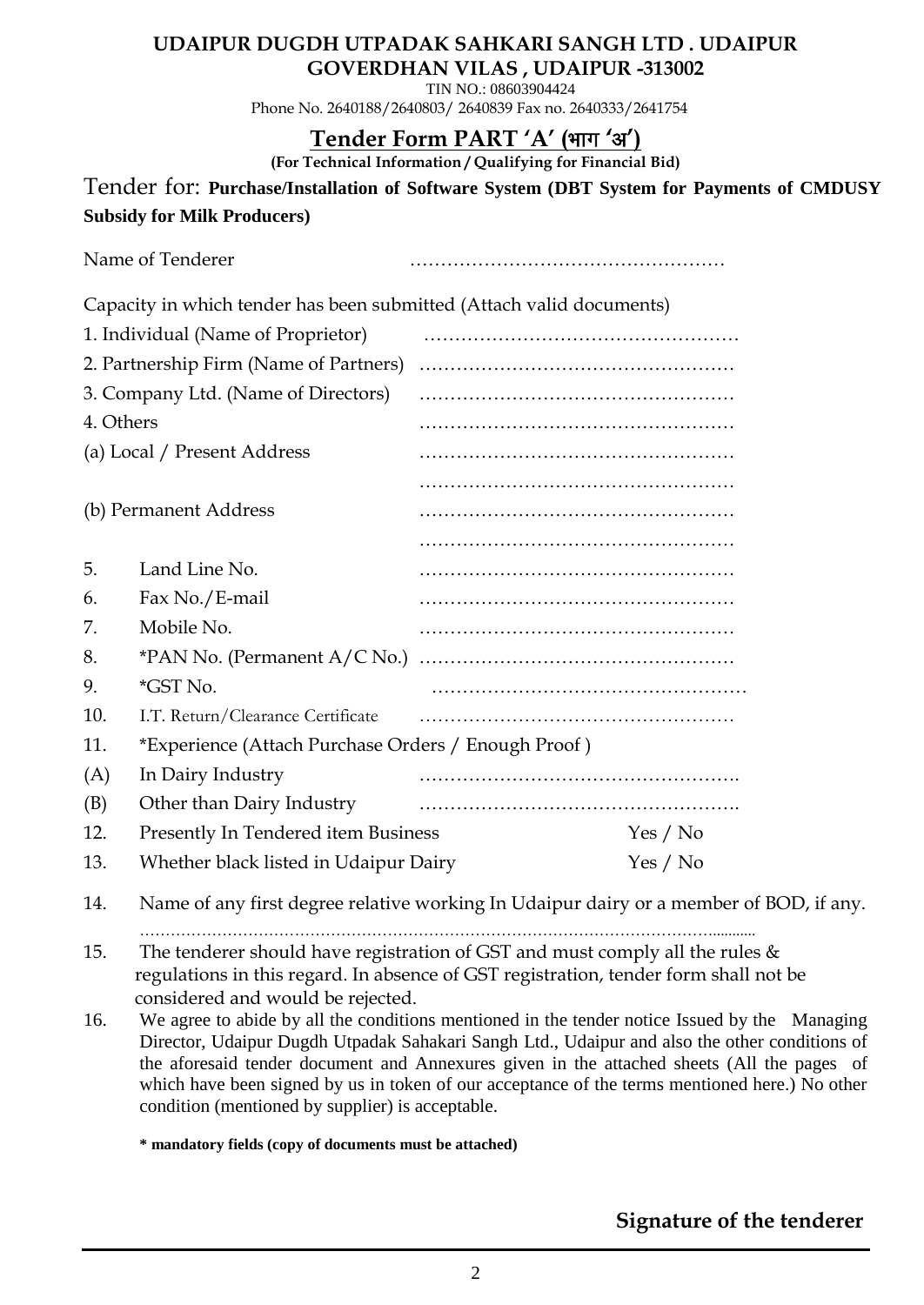# **UDAIPUR DUGDH UTPADAK SAHKARI SANGH LTD .**

**GOVERDHAN VILAS , UDAIPUR -313002**

TIN NO.: 08603904424

*Phone No. 2640188/2640803/ 2640839 Fax no. 2640333/2641754*

*TENDER FORM -PART 'B'* **(**Òkx **'**c**')** 

#### **RATES TO BE QUOTED SHOULD BE AS -**

#### **Purchase/Installation of Software System (DBT System for Payments of CMDUSY Subsidy for Milk Producers)**

| Sr <sub>No</sub> | Type                         | Particulars                                                                                                   | Duration of<br>contract | Amount per<br>month<br>(To be filled in<br>by the tenderor) |
|------------------|------------------------------|---------------------------------------------------------------------------------------------------------------|-------------------------|-------------------------------------------------------------|
| 1                | Software services            | On line Software<br>Application for<br>implementation of DBT<br>Process as per specifications                 | 12 months               |                                                             |
| $\mathfrak{D}$   | <b>Technical Manpower</b>    | One dedicated manpower to<br>co-ordinate with various<br>DCS for continued<br>implementation of the<br>Scheme |                         |                                                             |
| 3                | Dedicated on line Server     | One Dedicated server with<br>leased line as per<br>specifications                                             |                         |                                                             |
|                  | GST %                        |                                                                                                               |                         |                                                             |
|                  | <b>Total Amount with tax</b> |                                                                                                               |                         |                                                             |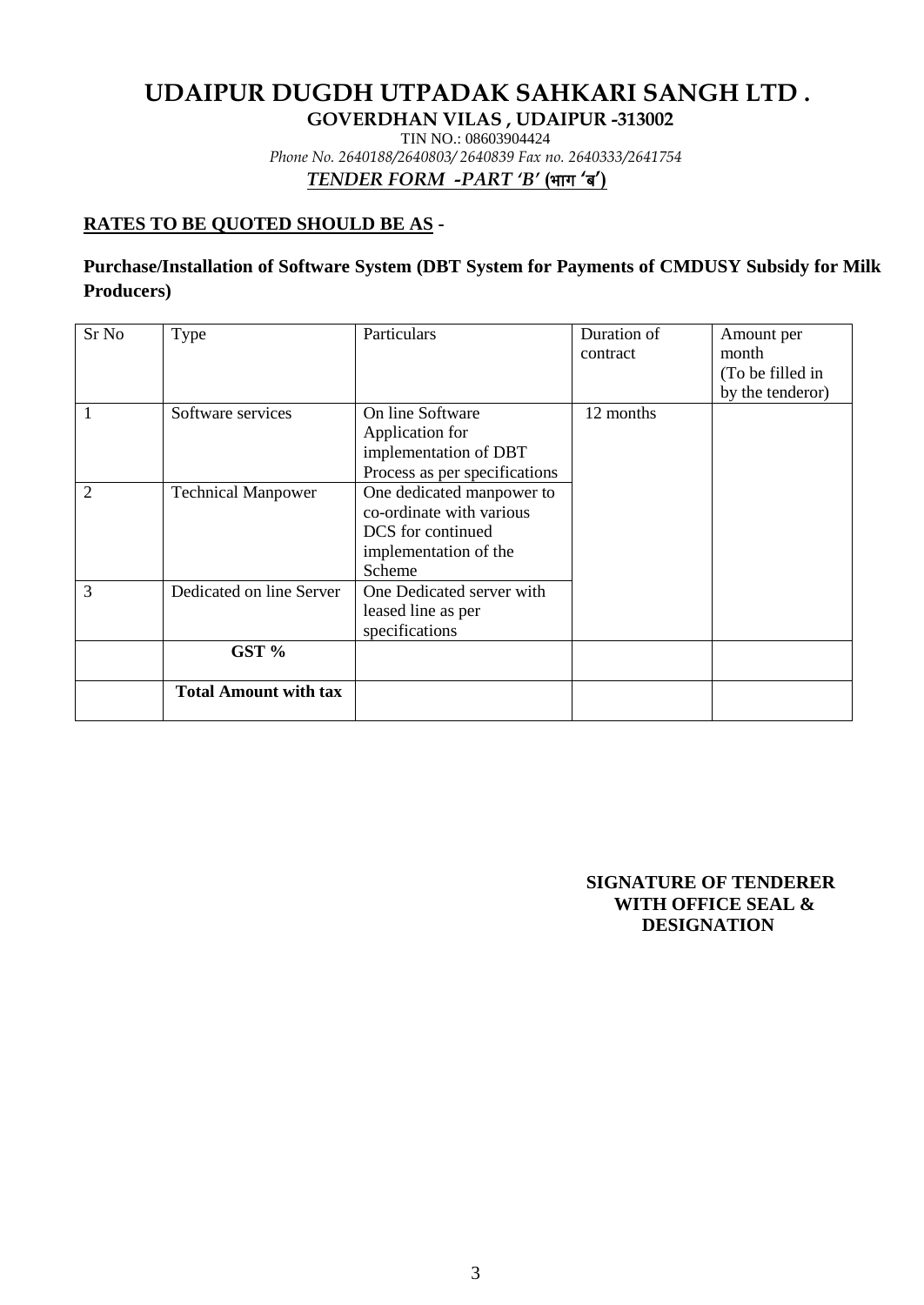# **Technical Specification**

#### **Purchase/Installation of Software System (DBT System for Payments of CMDUSY Subsidy for Milk Producers)**

| Sr No          | <b>Detailed Specifications</b>                                                                     |  |  |  |
|----------------|----------------------------------------------------------------------------------------------------|--|--|--|
| 1              | The bidder should have an on line software application though which the Chief Ministers Sambal     |  |  |  |
|                | Yojna for making Direct Benefit Transfer (DBT) of Milk Subsidy payable to the milk producer        |  |  |  |
|                | account. The software<br>should have<br>in<br>his<br>bank<br>following<br>directly<br>features     |  |  |  |
|                | a. Facility to create DCS                                                                          |  |  |  |
|                | b. Facility to create Members (Milk Producers) along with their bank details                       |  |  |  |
|                | c. Facility for DCS to input data of milk collected from milk producers                            |  |  |  |
|                | d. Other related facilities for smooth operations of the Software Application                      |  |  |  |
|                | e. Related reports for making direct payment to the Milk Producers in their bank account.          |  |  |  |
|                |                                                                                                    |  |  |  |
|                | The Bidder should state that he has the software application meeting the above requirements and    |  |  |  |
|                | should annex the relevant screen shots of the application.                                         |  |  |  |
| $\overline{2}$ | The bidder must dedicate a technical manpower for this application who will need to coordinate     |  |  |  |
|                | with the DCS as well as the Sangh for smooth implementation of the Scheme and must be              |  |  |  |
|                | available on call at least during office hours to act as help desk for the DCS and Milk Producers. |  |  |  |
| 3              | The Bidder has to dedicate a specific server for the application along with dedicated leased line  |  |  |  |
|                | for smooth the continued operations of the Application. The server with leased lines should be of  |  |  |  |
|                | minimum following specifications.                                                                  |  |  |  |
|                | a. Server should be of reputed brand (Dell, HCL, IBM or equivalent)                                |  |  |  |
|                | b. Server should have minimum 12 core processors and RAM of 64 GB, with Raid 5                     |  |  |  |
|                | configuration                                                                                      |  |  |  |
|                | c. Necessary licensed software's to run the application.                                           |  |  |  |
|                | d. Server uptime of minimum 97%.                                                                   |  |  |  |

#### **Terms and Conditions:**

- 1. Rates may be quoted considering all the misc. work which are not mention in above specification.
- 2. Above work shall be completed within 30 days from the date of receipt of work order.
- 3. Before filling the rates, the tenderer is advised to visit the Dairy office at any working day to study the requirement and present system. Tenderer has to ensure that software System must be as per need and user friendly. Tenderer has to get approved the design & features of Software system proposed in tender.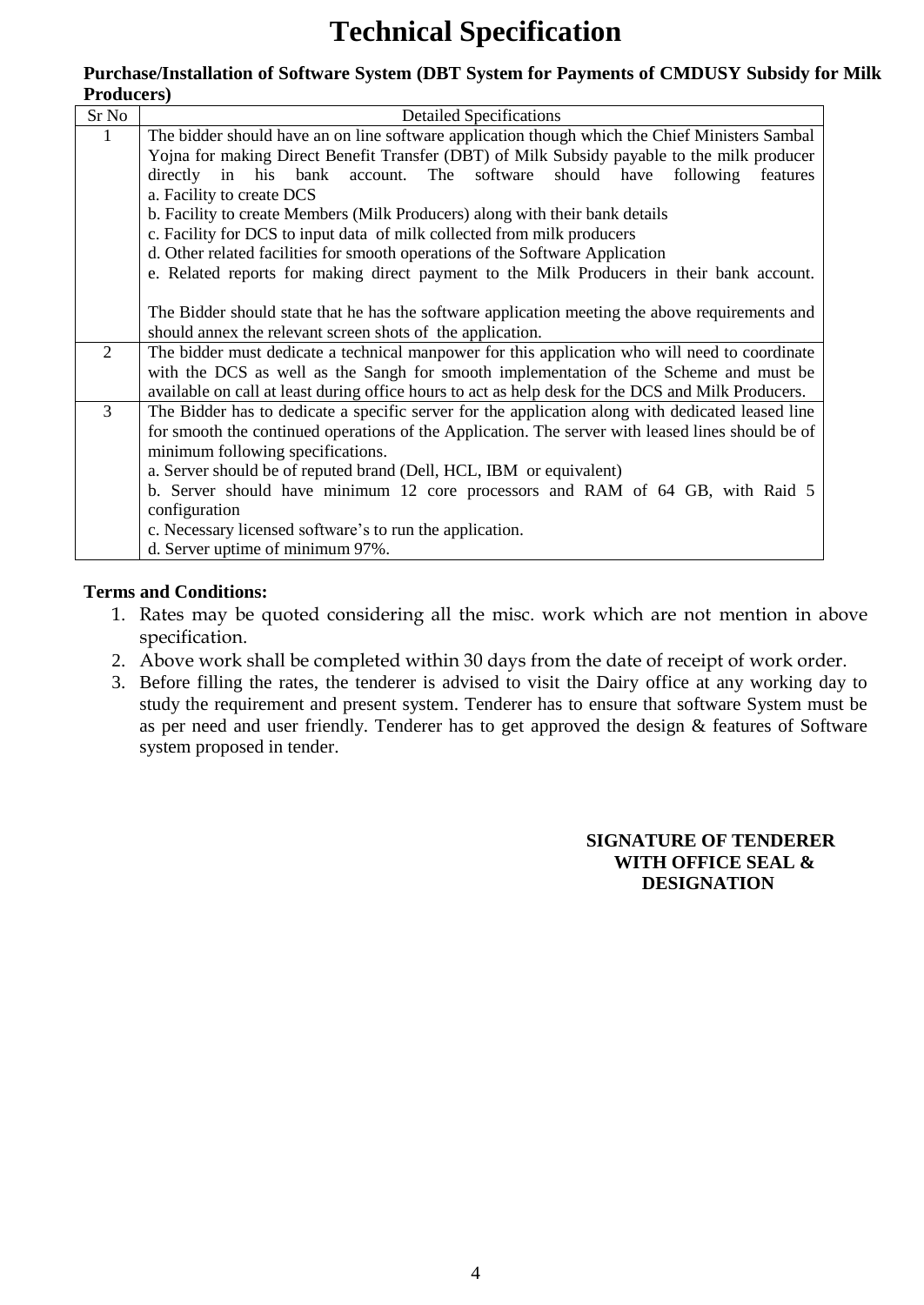# **General Specification**

#### **Purchase/Installation of Software System (DBT System for Payments of CMDUSY Subsidy for Milk Producers)**

- 1. Online Milk quantity in liters Entry from DCS directly.
- 2. Milk quantity entered by the DCS can be seen by DCS and producer as per the requirement.
- 3. After Milk quantity entry facility DCS will confirm the data.
- 4. DCS may call to the call center.
- 5. Admin may not change the Milk quantity as per the requirement or availability of Dairy.
- 6. Admin may see the total requirement of Milk quantity with subsidy amount.
- 7. The Milk quantity entered is readily available to dairy.
- 8. The requirement sheet automatically generated for daily via route, BMC, cluster code wise.
- 9. The Milk quantity sheet is generated automatically.
- 10. The subsidy amount calculation is reflected to DCS.
- 11. The bidder must give online training about the software system (DBT) include uploading producer data base & milk quantity with FAT & SNF to about 500 DCS staff and about 15000- 20000 producers in number which may vary for which no extra charges will be given.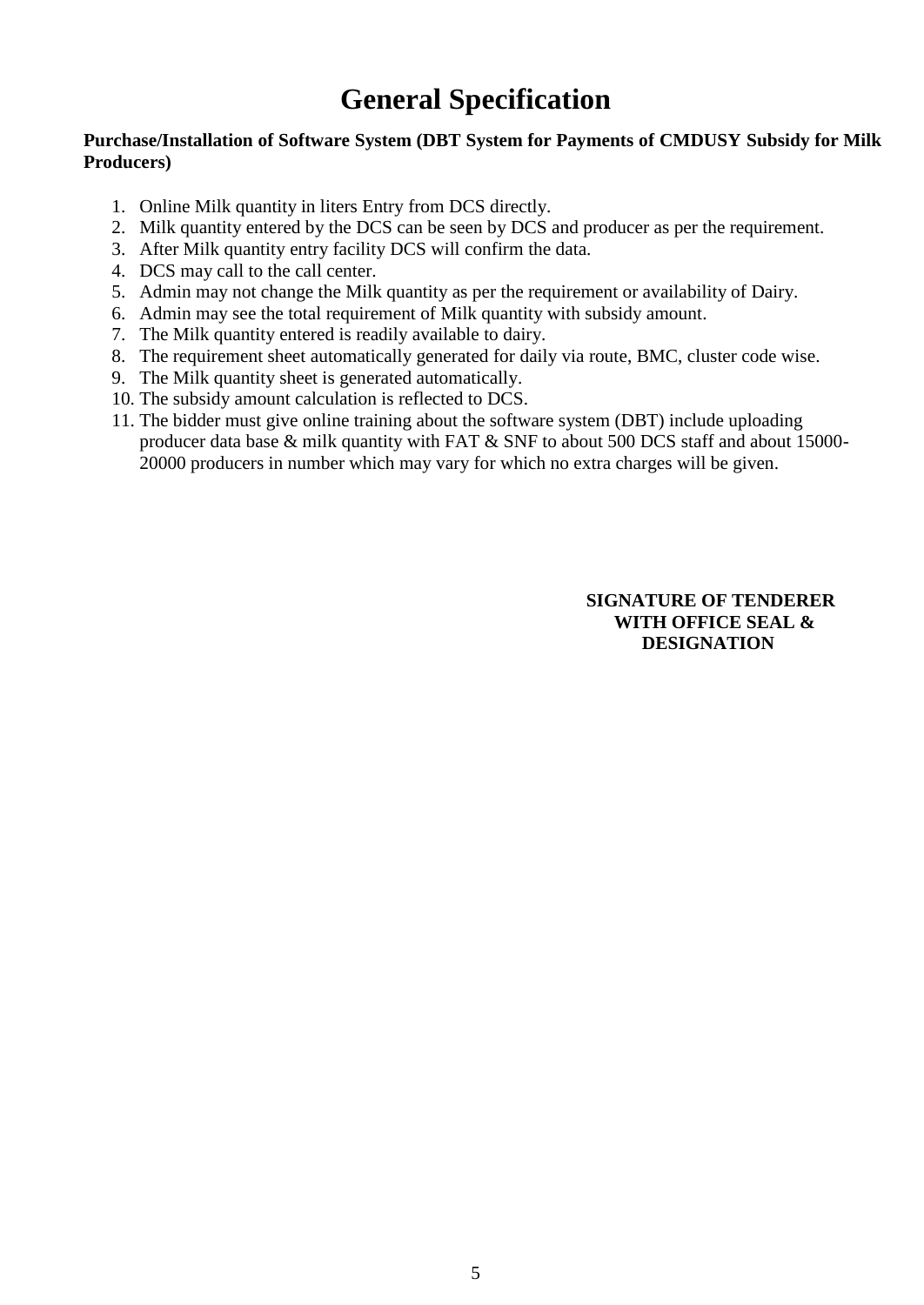#### **GENERAL TERMS & CONDITIONS OF TENDER AND CONTRACT**

The Udaipur Dugdh Utpadak Sahakari Sangh Ltd., Udaipur henceforth termed as UDUSSL., invites the sealed competitive tender from the individual, HUF for Purchase/Installation of Software System (DBT System for Payments of CMDUSY Subsidy for Milk Producers).

#### **1.0 SUBMISSION OF TENDERS:**

- 1.1 Tender must be enclosed in a properly sealed envelope having a mark on the top left corner of an envelope "Tender for DBT System due on 31.03.2022" according to the direction given in the Tender notice. In case more than one Tender is kept in a cover, all the tenders thus kept will be rejected.
- 1.2 No responsibility shall be taken for the premature opening of the Tender which is not properly addressed and identified.
- 1.3 The rate must not, under any circumstances, be altered and the rates must be enter in words as well as in figures.
- 1.4 The counter terms & conditions will not be accepted and such no additions/deletions or alteration in tender format should be done.
- 1.5 The tenderer shall be deemed to have carefully examined the Terms and conditions, & specification. In case, any doubts as to the meaning of any portion of these conditions, he shall before filling the tender and signing the contract, refer to the competent authority and get clarification.
- 1.6 The tenderer shall invariably furnish complete address of the premises of his plant and office with full name and address, telephone no. of the person/s, who is/are to be contacted for the purpose. All correspondence sent to given address shall be deemed to be properly served.
- 1.7 The tenderer shall not assign or sublet the agreement of part of thereof to any other agency/person/ firm/ establishment/ etc.
- 1.8 The tenderer should sign the tender form at each page & at the end in token of the acceptance of all the terms & conditions of the tender.
- 1.9 The UDUSSL reserve the right to accept and tender, not necessarily the lowest tender and reject tender in whole or part without assigning any reason thereof. Order can be placed for whole or part of the job to the tenderer at the absolute discretion of the UDUSSL.
- 1.10 Any discrepancy in filling the tender/incomplete tender form shall make the tender liable to rejected.
- 1.11 The tenderer shall be liable for any loss, damage, suffered by the Union due to negligence of tenderer or for having not deputed the sufficient service engineers/Staff.
- 1.12 The tenderer is bound to pay the penalty imposed by the UDUSSL for any irregularity is found in the work.
- 1.13 The Managing Director of the Union, has the right to terminate the tenderer at any time when it is found that the continuance of the contract is deteriorating in the interest of the Union.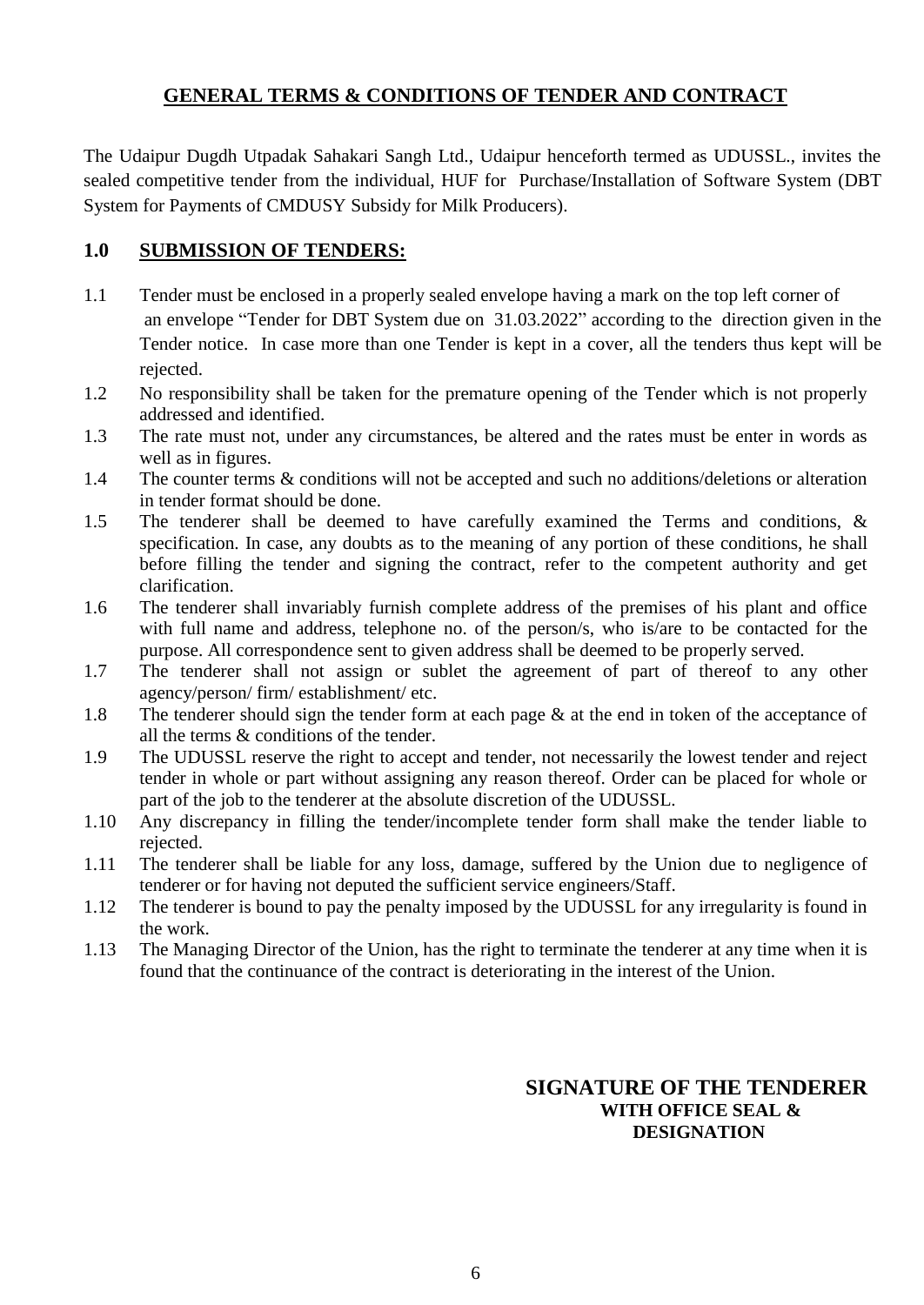- 1.14 The tenderer will indemnify the Union in respect of all and any expenses arising out of injury to persons and damages to the structure of proprietor adjoining building. The tenderer shall be responsible for making good the losses and damages.
- 1.15 For any items not covered in the tender which may necessary for successful completion of the project, shall have to be either supplied by the Udaipur Milk Union or supplied / erected by the tenderer at mutually agreed rates. The reasonability of the rates will be worked out on the basis of price, taxes, transportation, tenderer profit etc., The decision of the UDUSS will be final and binding upon the both in this respect.
- 1.16 For any items exceeding / decreasing then the mentioned quantity in the tender, as per the actual site conditions, the amount payable shall be worked out on the basis of unit rate quoted by the tenderer.
- 1.17 In case of any dispute, the jurisdiction for the legal purposes shall be Chairman, UDUSS Ltd for arbitration.

#### **2.0 EARNEST MONEY DEPOSIT**

- 2.1 Tender form must be accompanied with an earnest money of Rs. 10,000/- (Rs. ten thousand only) without which tender will not be considered. The EMD should be deposited by bank draft only in favor if Udaipur Dugdh Utpadak Sahakari Sangh Ltd., Udaipur.
- 2.2 No interest shall be payable on the EMD.
- 2.3 The EMD will be refunded to the unsuccessful tenderer with in four months of the final acceptance of the tender.
- 2.4 Request for adjustment of any other amount lying with UDUSSL will not be considered.
- 2.5 The EMD will be forfeited if the tenderer modifies/withdraws the offer during the validity period from the date of final bid.
- 2.6 Successful tenderer will have to deposit security money of Rs. 25000/-.The EMD Rs. 10000/ will be adjusted in such security amount.
- 2.7 In case successful tenderer fails to deposit the security money in given time, the EMD deposit will be forfeited.

#### **3.0 AGREEMENT**

- 3.1 The successful tenderer will have to execute an agreement in the prescribed form on a nonjudicial stamp paper of Rs. 500/- within Seven days from the date of acceptance of tendered rate in writing.
- 3.2 The expenses of the agreement shall be born by the tenderer.
- 3.3 During the period of agreement, if necessary, any condition can be modified/incorporated with an objective to provide better services to the UDUSSL by mutual agreement.
- 3.4 All documents and drawing supplied by UDUSS., Ltd must be treated as "CONFIDENTIAL" must neither be copied, reproduced, transmitted or discussed otherwise in whole or part, nor duplicated, modified or discussed to any third party nor issued in any other way without the consent of UDUSS, Ltd., in writing.
- 3.5 The period of agreement shall be for the one year which can further be extended for another three months on same terms & conditions and it can be extended for further one year with mutual consent of both the parties on the same rate, terms & conditions.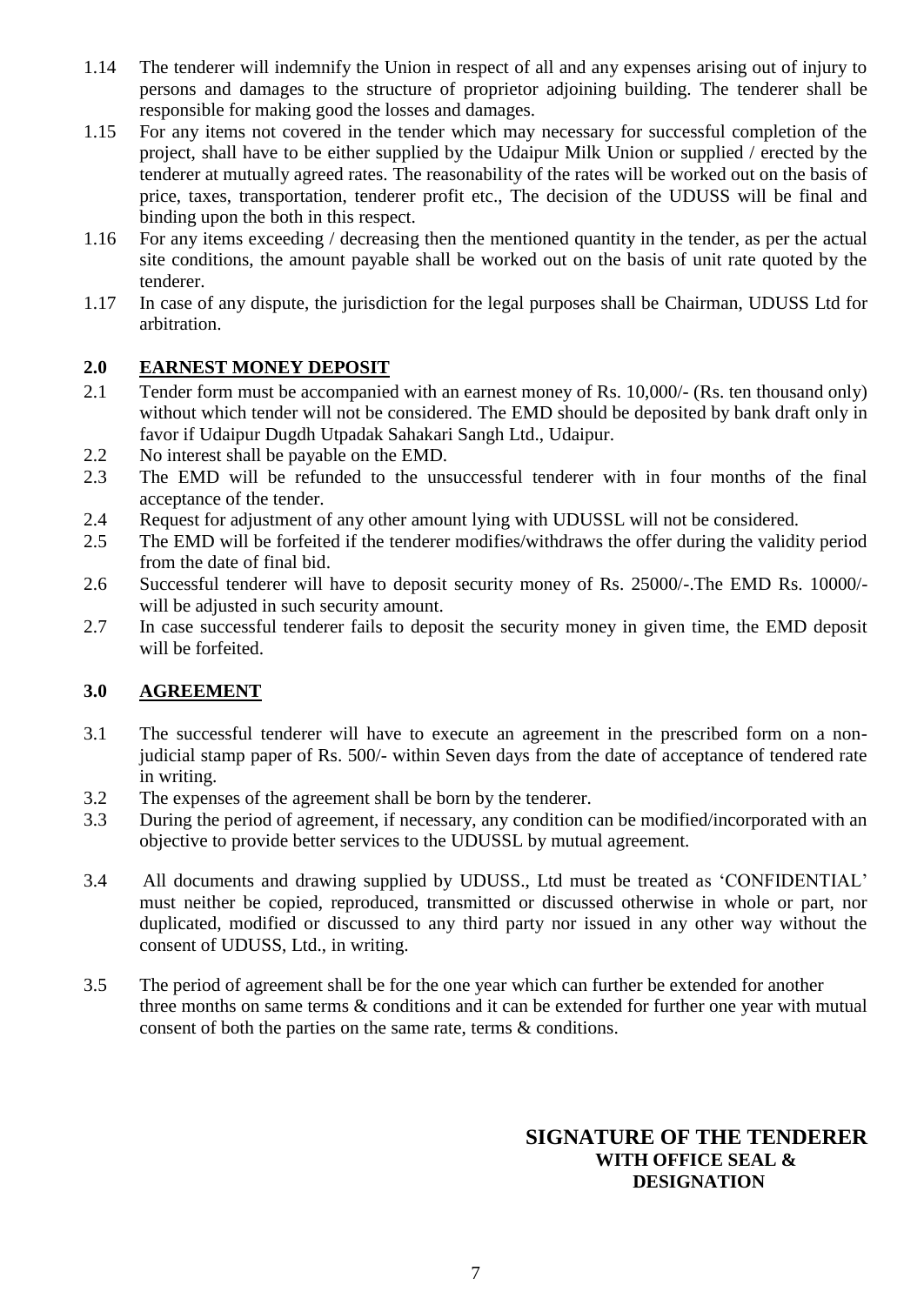#### **4.0 COMMENCEMENT OF WORK :**

If the tenderer fails as per the tender/agreement terms & conditions, the UDUSSL shall be at liberty to arrange work done from alternative sources at the cost of tenderer. The competent authority may give seven days notice in writing to the tenderer to make good the loss due to his failure, neglect or contravention and if the tenderer fail to comply with the notice with in seven days of the service there of shall be recoverable from the outstanding/due payment/security deposit/bank guarantee. The legal proceedings may also be initiated for the recovery of any over dues./left over out standings.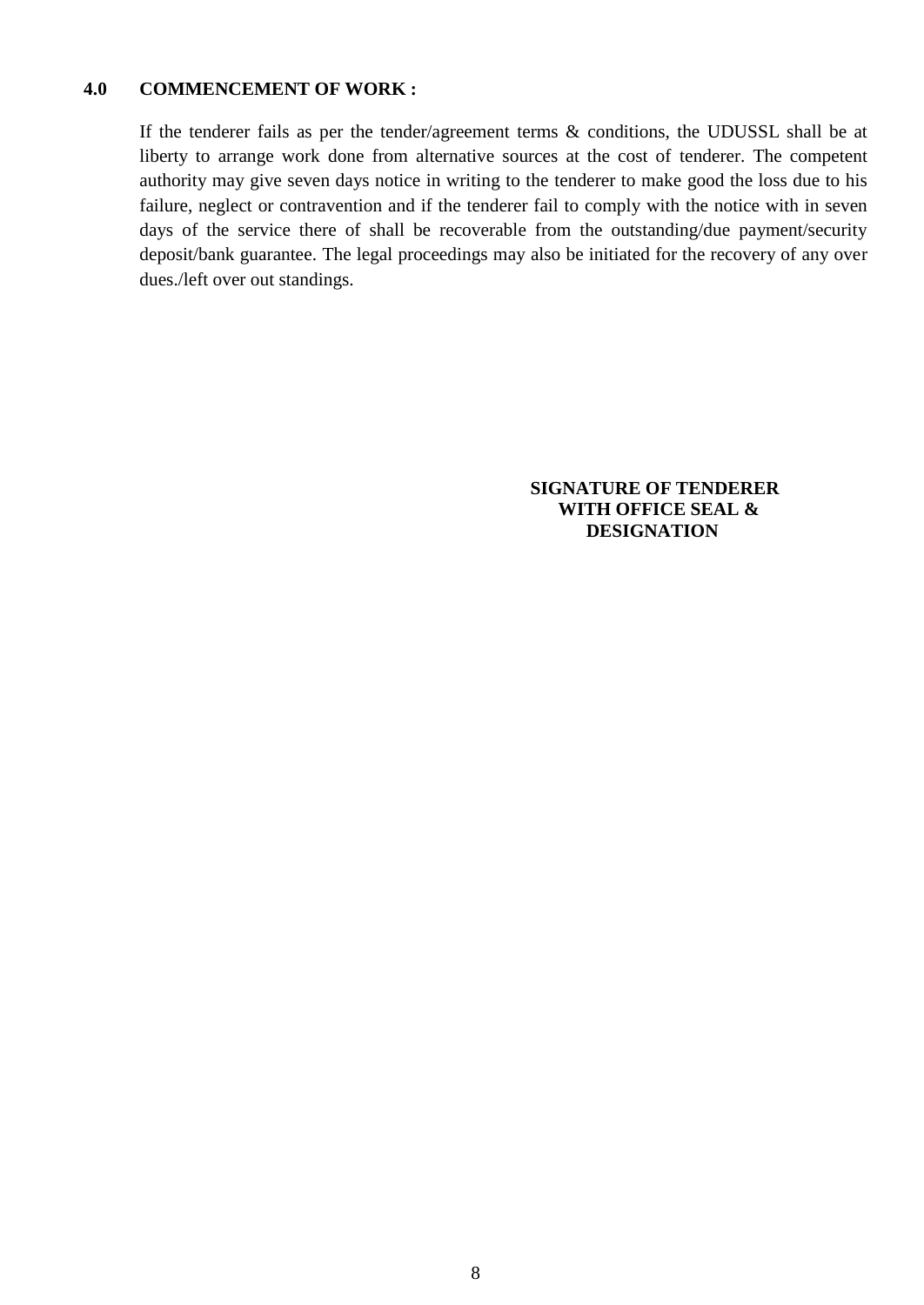#### **Annexure – 1**

#### **Annexure 1: Compliance with the code of Integrity and No. Conflict of Interest**

Any person participating in a procurement process shall-

- a. not offer any bribe, reward or gift of any material benefit either directly or indirectly in exchange for an unfair advantage in procurement process or to otherwise influence the procurement process;
- b. not misrepresent or omit that misleads or attempts to mislead so as to obtain a financial or other benefit or avoid an obligation;
- c. not indulge in any collusion, Bid rigging or anti-competitive behavior to impair the transparency, fairness and progress of the procurement process;
- d. not misuse any information shared between the procuring Entity and the Bidders with an intent to gain unfair advantage in the procurement process;
- e. not indulge in any coercion including impairing or harming or threatening to do the same, directly or indirectly, to and party or to its property to influence the procurement process;
- f. not obstruct any investigation or audit of a procurement process;
- g. disclose conflict of interest, if any; and
- h. disclose any previous transgressions with any Entity in India or any other country during the last three years or any debarment by any other procuring entity.

#### **Conflict of Interest:-**

The Bidder participating in a bidding process must not have a Conflict of Interest.

- Conflict of Interest is, considered to be a situation in which a party has interests that could improperly influence that party's performance of official duties or responsibilities, contractual obligations, or compliance with applicable laws and regulations.
- 1. A Bidder may be considered to be in Conflict of interest with one or more parties in a bidding process if, including but not limited to:
- a. have controlling partners/ shareholders in common; or
- b. receive or have received any direct or indirect subsidy from any of them; or
- c. have the same legal representative for purposes of the Bid; or
- d. have a relationship with each other, directly or through common third parties, that puts them in a position to have access to information about or influence on the Bid of another Bidder, or influence the decisions of the Procuring Entity regarding the bidding process; or
- e. the Bidder participates in more than one Bid in a bidding process, participation by a Bidder in more than one Bid will result in the disqualification of all Bids in which the Bidder is involved. However, this does not limit the inclusion of the same Subcontractor, not otherwise participating as a Bidder, in more than one Bid; or
- f. The Bidder or any. of its affiliates participated as a consultant in the preparation of the design or technical specifications of the Goods, Works or Services that are the subject of the Bid: or
- g. Bidder or any of its affiliates has been hired (or is proposed to be hired) by the Procuring Entity as engineer-in-charge/ consultant for the contract.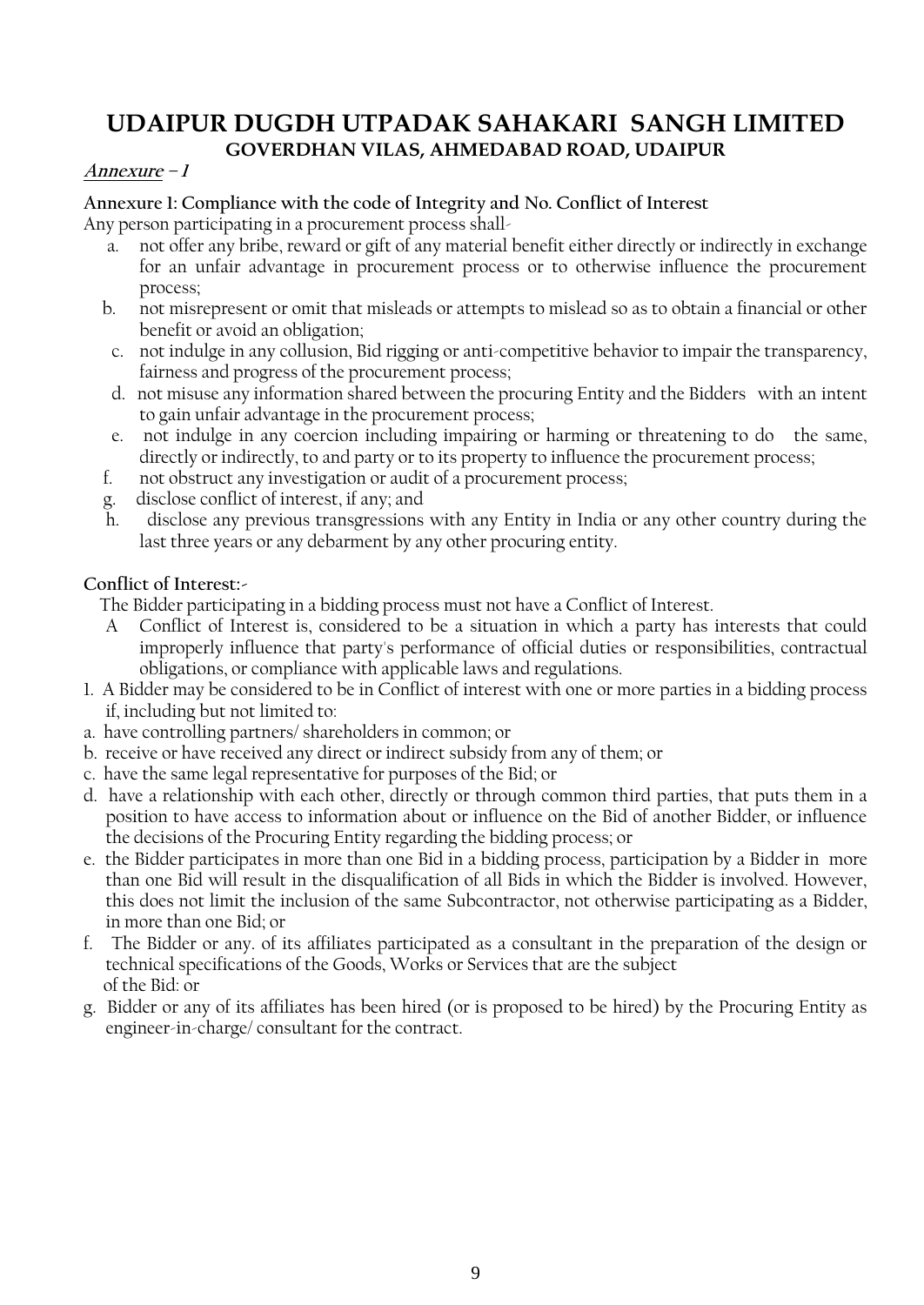#### **Annexure - 2**

# **Annexure 2 : Declaration by the Bidder regarding Qualifications**

### **Declaration by the Bidder**

In relation to my / our Bid submitted to Managing Director , Udaipur Dugdh Utpadak Sahakari Sangh Limited , Goverdhan Vilas , Udaipur (Rajasthan ) for procurement of …………………………. in response to their Notice Inviting bid No………………Dated ……….. I /we hereby declare under Section 7 of Rajasthan Transparency in public Procurement Act, 2012, that:

- l. I/we Possess the necessary professional, technical, financial and managerial resources and competence required by the Bidding Document issued by the Procuring Entity.
- 2. I/we have fulfilled my/our obligation to pay such of the taxes payable to the Union and the State Government or any Local Authority as specified in the Bidding Document.
- 3. I/we are not insolvent, in receivership, bankrupt or being wound up, not have my/our affairs administered by a court or a judicial officer, not have my/our business activities Suspended and not the subject of legal proceedings for any of the foregoing reasons.
- 4. I/we do not have, and our directors and officers not have, been convicted of any criminal offence related to my/our professional conduct or the making of false statements or misrepresentations as to my/our qualifications to enter into a procurement contract within a period of three years preceding the, commencement of this procurement process, or not have been otherwise disqualified pursuant to debarment proceedings.
- 5. I/we do not have a conflict of interest as specified in the Act, Rules and the Bidding Document, which materially affects fair competition.

Place: Name:

Date: Signature of Bidder Designation: Address: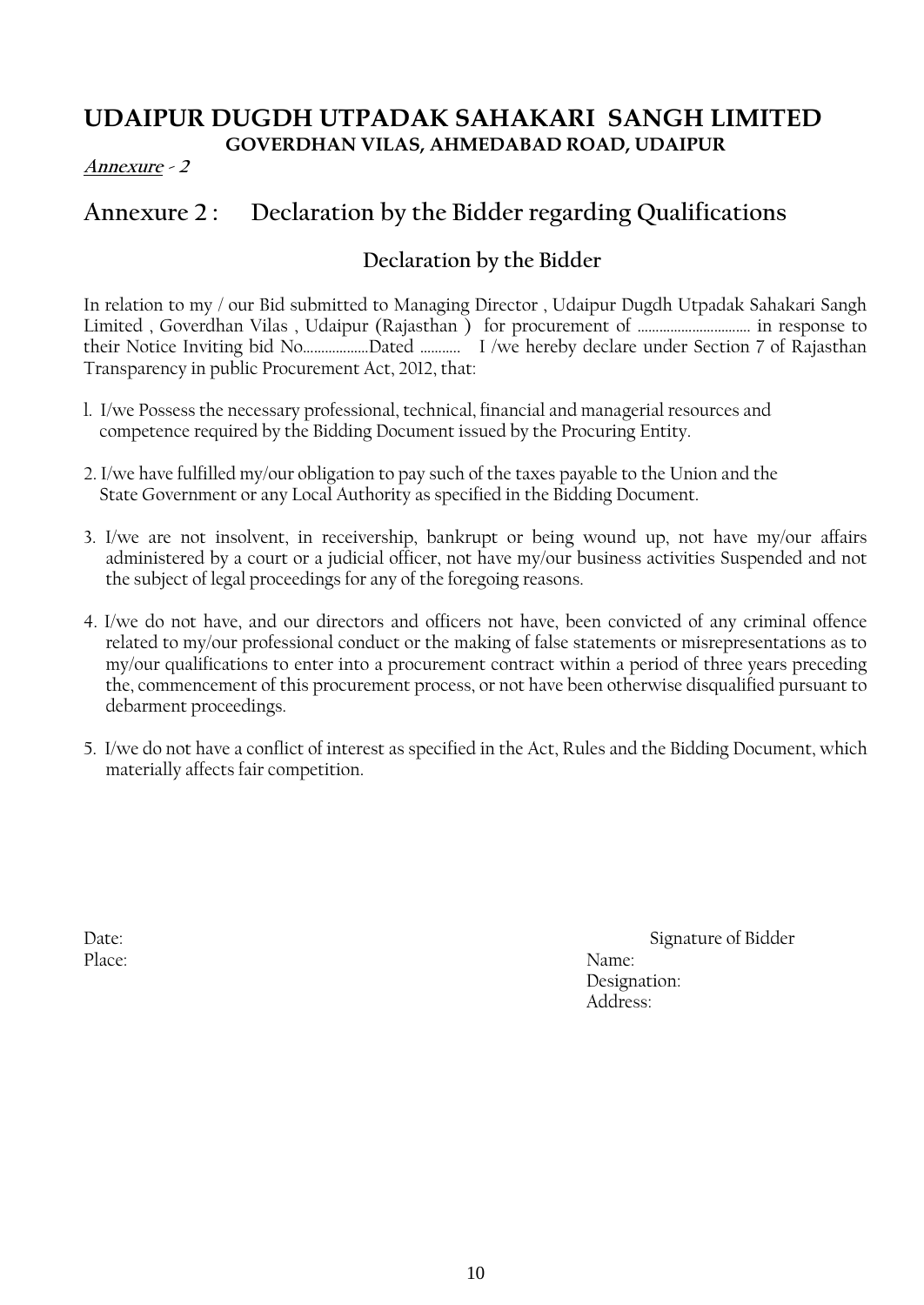#### **Annexure - <sup>3</sup>**

# **Annexure 3 : Grievance Redressal during Procurement Process**

The designation and address of the First Appellate Authority is Chairman , Udaipur Dugdh Utpadak Sahakari Sangh Limited , Goverdhan Vilas, Udaipur (Rajasthan).

The designation and address of the Second Appellate Authority is Managing Director , Rajasthan Co-Operative Dairy Federation Ltd , Saras Sankul, J.L.N. Marg , Jaipur (Rajasthan) .

#### (1) **Filing an appeal**

If any Bidder or prospective bidder is aggrieved that any decision, action or omission of the Procuring Entity is in contravention to the provisions of the Act or the Rules or the Guidelines issued there under, he may file an appeal to First Appellate Authority, as specified in the Bidding Document within a period of ten days from the date of such decision or action, omission, as the case may be, clearly giving the specific ground or grounds on which he feels aggrieved:

Provided that after the declaration of a Bidder as successful the appeal may be filed only by a Bidder who has participated in procurement proceedings:

Provided further that in case a Procuring Entity evaluates the Technical Bids before the opening of the Financial Bids, an appeal related to the matter of Financial Bids may be filed only by a Bidder whose Technical Bid is found to be acceptable,

- (2) The officer to whom an appeal is filed under para (l) shall deal with the appeal as expeditiously as possible and shall endeavour to dispose it of within thirty days from the date of the appeal.
- (3) If the officer designated under para (l) fails to dispose of the appeal filed within the period specified in para (2), or if the Bidder or prospective bidder or the procuring Entity is aggrieved by the order passed by the First Appellate Authority, the Bidder or prospective bidder or the Procuring Entity, as the case may be, may file a second appeal to Second Appellate Authority specified in the bidding document in this behalf within fifteen days from the expiry of the period specified in para (2) or of the date of receipt of the order passed by the First Appellate Authority, as the case may be.

#### (4) **Appeal not to lie in certain cases**

No appeal shall lie against any decision of the Procuring Entity relating to the following matters, namely:-

- (a) determination of need of procurement.
- (b) provisions limiting participation of bidders in the Bid process.
- (c) the decision of whether or not to enter into negotiations.
- (d) cancellation of a procurement process.
- (e) applicability of the provisions of confidentiality.

#### **(5) Form of Appeal**

- (a) An appeal under para (l) or (3) above shall be in the annexed Form along with as many copies as there are respondents in the appeal.
- (b) Every appeal shall be accompanied by an order appealed against, if any, affidavit verifying the facts stated in the appeal and proof of payment of fee.
- (c) Every appeal may be presented to First Appellate Authority or Second Appellate Authority, as the case may be, in person or through registered post or authorized representative.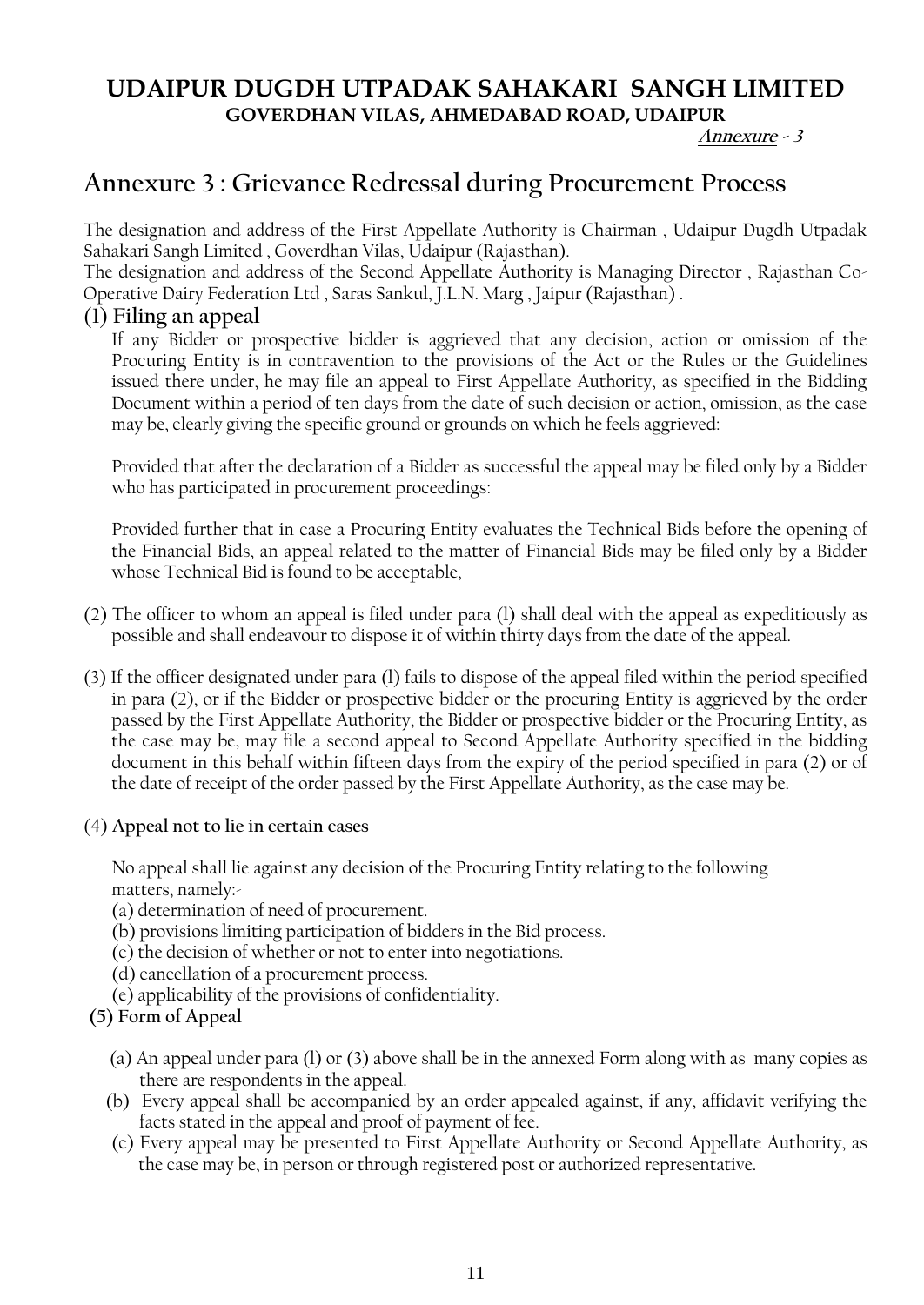#### **(6) Fee for filing appeal** .

- (a) Fee for first appeal shall be rupees Two Thousand Five Hundred and for Second Appeal shall be rupees Ten Thousand, which shall be non-refundable.
- (b) The fee shall be paid in the form of bank Demand Draft or banker's Cheque of a Scheduled Bank in lndia payable in the name of Appellate Authority concerned.

### **(7) Procedure for disposal of appeal**

- (a) The First Appellate Authority or Second Appellate Authority, as the case may be, Up on filing of' appeal, shall issue notice accompanied by copy of appeal, affidavit and documents, if any, to the respondents and fix date of hearing.
- (b) On the date fixed for hearing, the First Appellate Authority or Second Appellate Authority, as the case may be, shall,-
	- (i) hear all the parties to appeal present before him; and
	- (ii) peruse or inspect documents, relevant records or copies thereof relating to the matter,
	- (c) After hearing the parties, perusal or inspection of documents and relevant records or copies thereof relating to the matter, the Appellate Authority concerned shall pass an order in writing and provide the copy of order to the parties to appeal free of cost,
	- (d) The order passed under sub-clause (c) above shall also be placed on the State Public Procurement Portal.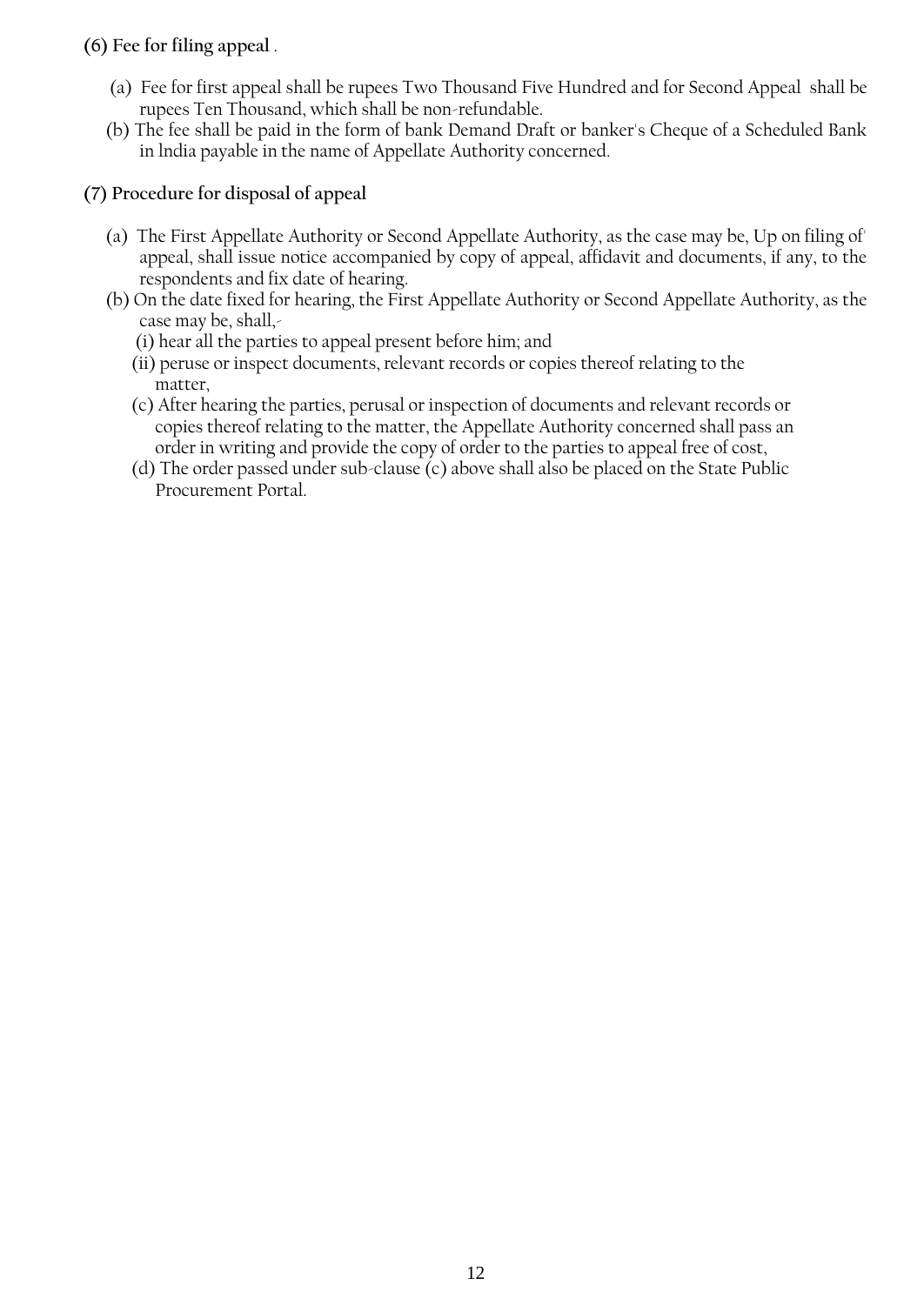FORM No. l [See rule 83]

**Memorandum of Appeal under the Rajasthan Transparency in Public Procurement Act, 2012**

Appeal No.................................of……………….............

- Before the……................................... (First / Second Appellate Authority)
- 1. Particulars of appellant:

(i) Name of the appellant:

(ii) Official address, if any:

(iii) Residential address:

- 2. Name and address of the respondent(s):
	- (i)
	- (ii)

(iii)

- 3. Number and date of the order appealed against and name and designation of the officer / authority who passed the order (enclose copy), or a statement of a decision, action or omission of the Procuring Entity in contravention to the provisions of the Act by which the appellant is aggrieved.
- 4. If the Appellant proposes to he represented by a representative, the name and postal address of the representative.
- 5. Number of affidavits and documents enclosed with the appeal:

| 7. Praver |
|-----------|
|           |

Appellant's Signature